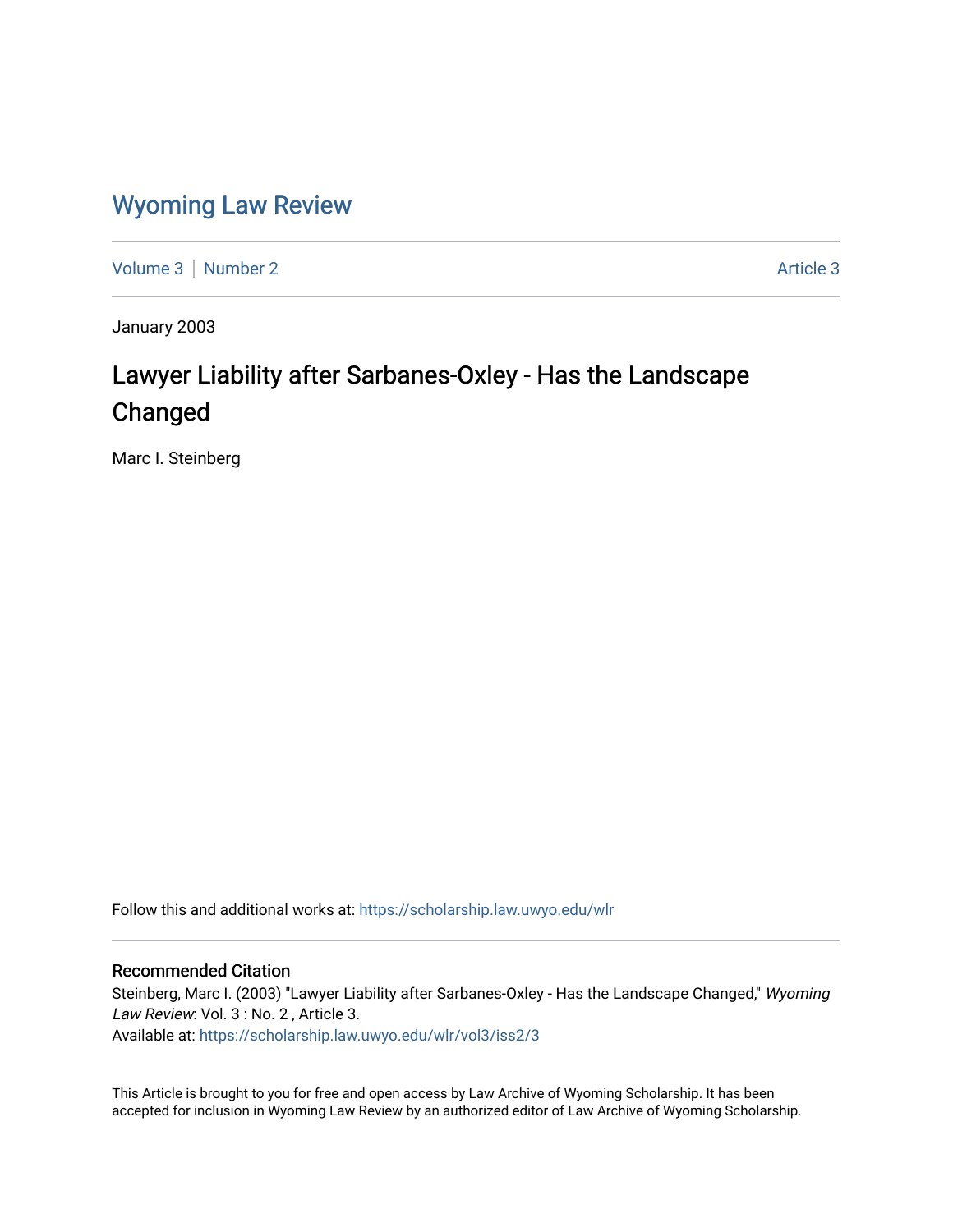## **WYOMING LAW REVIEW**

**VOLUME 3** *2003* **NUMBER** *2*

# **LAWYER LIABILITY AFTER SARBANES-OXLEY - HAS THE LANDSCAPE CHANGED?**

*Marc . Steinberg\**

| $\mathbf{I}$ .                                | SARBANES-OXLEY AND THE SEC'S RESPONSE 372 |  |
|-----------------------------------------------|-------------------------------------------|--|
| II.                                           |                                           |  |
| HL.                                           |                                           |  |
| IV.                                           |                                           |  |
| $\mathbf{V}_{\perp}$ and $\mathbf{V}_{\perp}$ |                                           |  |
| VL –                                          |                                           |  |

Largely due to massive corporate debacles that wreaked havoc on investors and the integrity of the **U.S.** securities markets,' Congress enacted the Sarbanes-Oxley Act of 2002 (Sarbanes-Oxley or **SOA).2** Among its many significant provisions,<sup>3</sup> Congress mandated that the Securities and Exchange Commission **(SEC)** promulgate a rule focusing on attorney "up the ladder" reporting with respect to a corporate client when faced with a material violation of fiduciary duty, securities law, or similar violation **by** a

**<sup>\*</sup>** Rupert and Lillian Radford Professor of Law, Dedman School of Law, Southern Methodist University. This Article was presented in April **2003** as the Winston **S.** Howard Distinguished Lecturer at the University of Wyoming College of Law. © Copyright **2003 by** Marc **I.** Steinberg. **All** rights reserved.

**<sup>1.</sup>** *See, e.g.,* Laura **S.** Egodigwe et al., *A Year of Scandals & Sorrow,* **WALL ST. J.,** Jan. 2, **2003,** at **RIO;** Carol Hymowitz, *How to Fix A Broken System,* **WALL ST. J.,** Feb. 24, **2003,** at RI; William **S.** Lerach, *Plundering America: How American Investors Got Taken for Trillions by Corporate Insiders,* **8 STAN. J.** L. Bus. **& FIN. 69** (2002).

<sup>2.</sup> Sarbanes-Oxley Act of 2002, Pub. L. No. 107-204, **116** Stat. 745. *See generally Neil* **H. Aronson,** *Preventing Future Enrons: Implementing The Sarbanes-Oxley Act of 2002, <sup>8</sup>* **STAN. J.** L. Bus. **& FIN. 127** (2002).

**<sup>3.</sup> For a** description **of** the Act's provisions, *see,* **H. BLOOMENTHAL, SARBANES--OXLEY ACT IN PERSPECTIVE** (2002); **J. HAMILTON &** T. **TRAUTMANN, SARBANES-OXLEY ACT OF** 2002: **LAW AND EXPLANATION** (2002).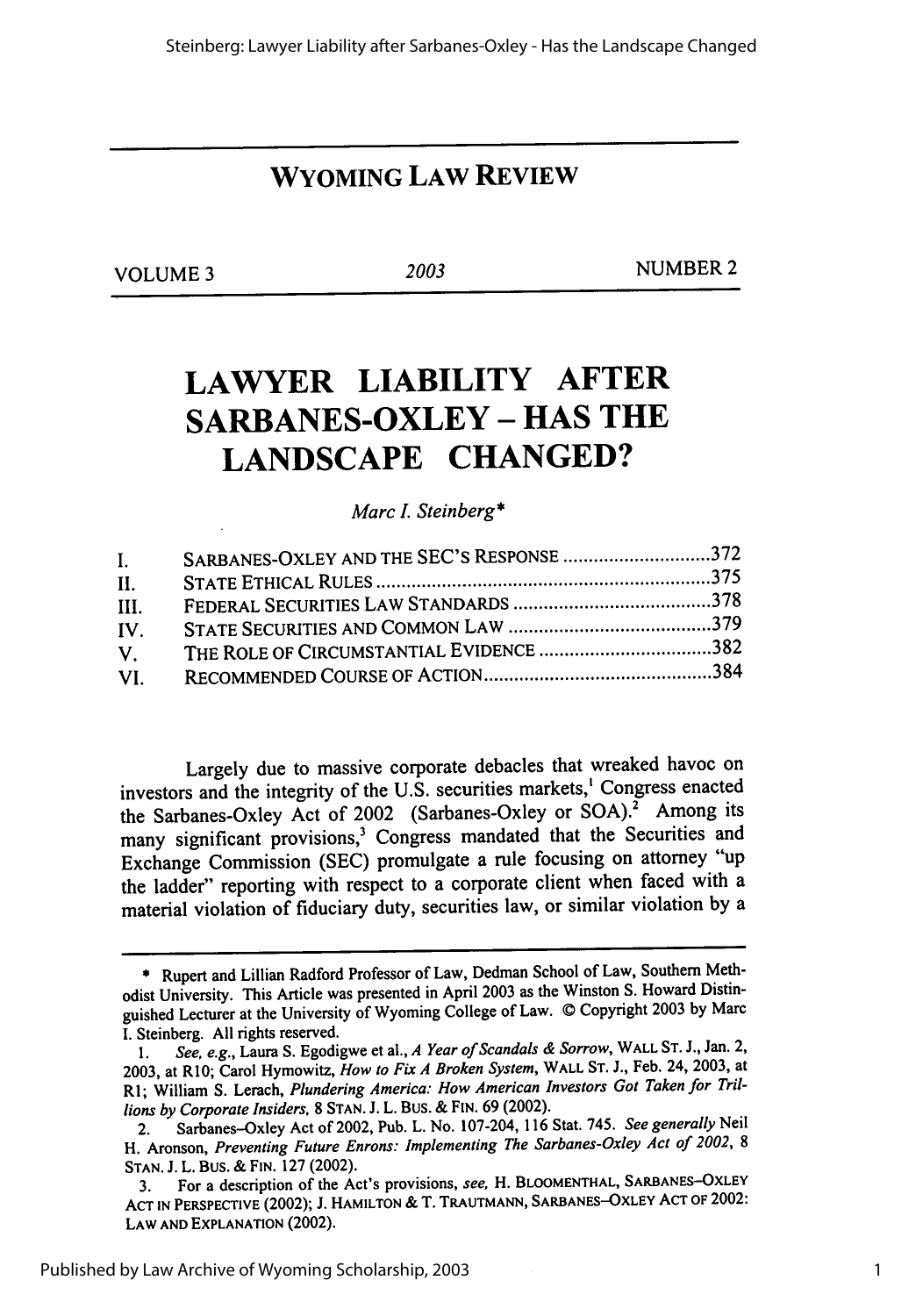Vol. **3**

subject corporate constituent (such as a director, officer or employee).<sup>4</sup> Following Congress' directive, the SEC in 2003 adopted standards of professional conduct.<sup>5</sup>

These standards as well as those proposed (but not yet adopted $\epsilon$ ) have generated zealous responses from the practicing securities bar, corporate executives, and academicians.<sup>7</sup> Much of the discussion has dealt with whether the SEC should require counsel to make a "noisy withdrawal" when faced with client fraud (or similar material violation). $8$  At this time, the Commission is still considering such a provision (as well as alternatives).<sup>9</sup>

The premise of this Article is that, while whatever actions the SEC elects to implement are relatively significant, the grave importance attached to such actions is exaggerated. As a general proposition, the promulgation of SEC standards in this context will not greatly impact counsel's obligations under applicable state ethical rules as well as liability exposure under federal and state law.'<sup>0</sup>

### I. SARBANES-OXLEY AND THE SEC'S RESPONSE

The following discussion provides a succinct overview relating to attorney standards under Sarbanes-Oxley and the SEC's promulgation of applicable standards thereunder. Under Section 307 of the SOA, Congress directed the SEC to adopt a rule:

> (1) requiring [a subject] attorney to report evidence of a material violation of securities law or breach of fiduciary duty or similar violation by the company or any agent thereof, to the chief legal counsel or the chief executive officer of the company (or the equivalent thereof); and (2) if the counsel or officer does not appropriately respond to the evidence (adopting, as necessary, appropriate remedial measures or sanctions with respect to the violation), requiring [such] at-

<sup>4.</sup> See Sarbanes-Oxley Act of 2002 § 307; *infra* notes 11-23 and accompanying text. Of course, "A lawyer employed or retained **by** an organization represents the organization acting through its duly authorized constituents." MODEL **RULES** OF PROF'L **CONDUCT** R. 1.13(a) **(2003).**

<sup>5.</sup> *See* Implementation of Standards of Professional Conduct for Attorneys, Exchange Act Release No. 47,276, Fed. Sec. L. Rep. (CCH) 86,823 (January 29, 2003) (to be codified at 17 C.F.R. pt. 205).

<sup>6.</sup> *See id. See also,* Exchange Act Release No. 47,282, Fed. Sec. L. Rep. (CCH) 86,824 (January 29, 2003).

<sup>7.</sup> *See, e.g.,* Mitchell Pacelle & Michael Schroeder, *Proposed SEC Rules Could Turn Lawyers Into Whistle-Blowers,* WALL ST. J., Jan. 9, 2003, at Al.

<sup>8.</sup> *See, e.g.,* Pamela Atkins, *Attorneys Call for Delay, More Discussion of SEC Rule Proposals on* Noisy Withdrawal, 34 Sec. Reg. & L. Rep. (BNA) 2045 (2002).

<sup>9.</sup> See Exchange Act Release No. 47,282.

**<sup>10.</sup>** *See infra* notes 24-35, 48-66 and accompanying text.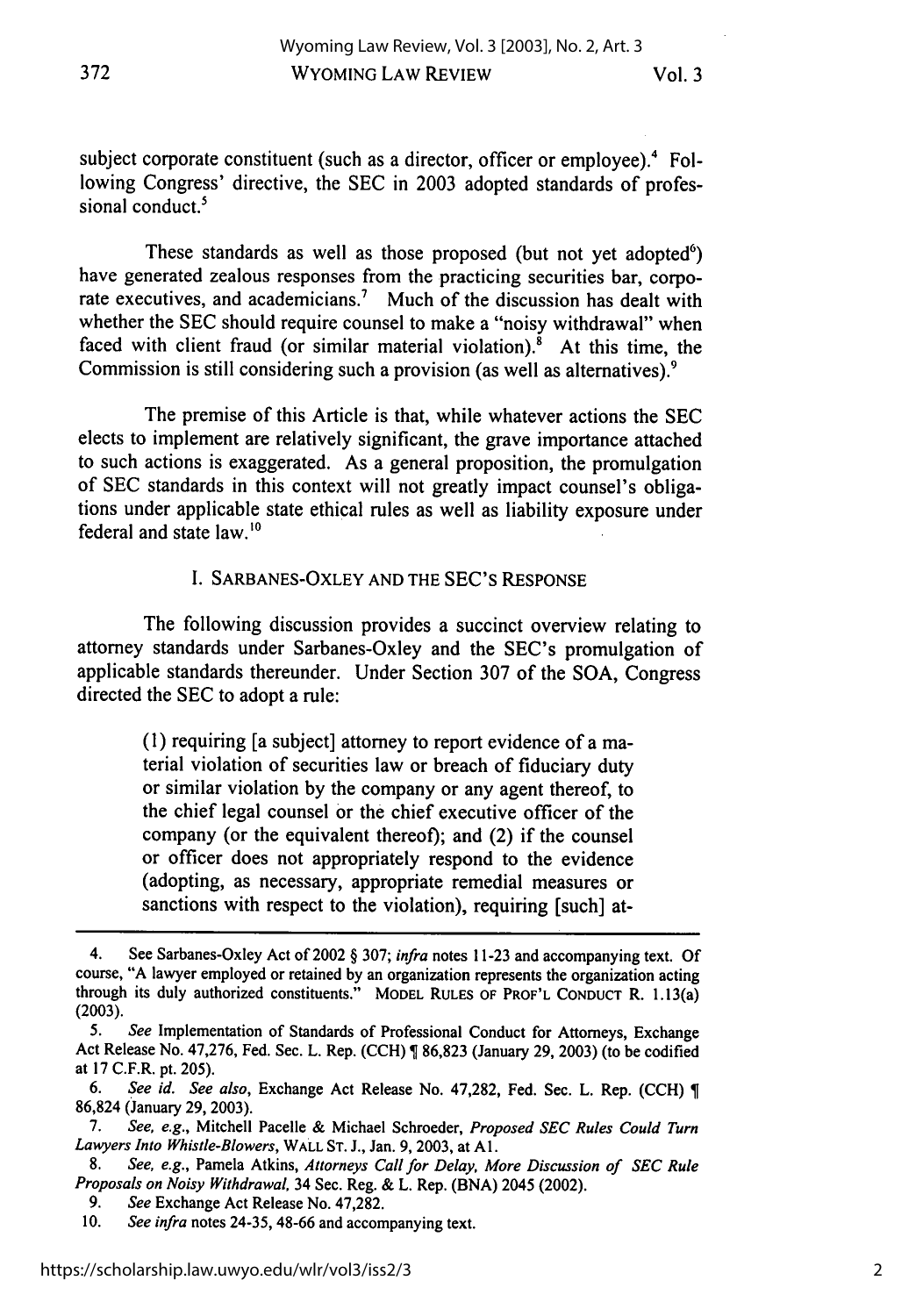torney to report the evidence to the audit committee of the board of directors of the issuer or to another committee of the board of directors comprised solely of directors not employed directly or indirectly by the issuer, or to the board of directors.<sup>11</sup>

Section 307 and a large part of the SEC's response closely resemble existing ethical standards as set forth by the American Bar Association,<sup>12</sup> the American Law Institute,<sup>13</sup> and the states.<sup>14</sup> Responding to Congress' directive, the SEC adopted standards implementing "up the ladder" reporting and recognized the legitimacy of a Qualified Legal Compliance Committee (OLCC) to serve as an alternative.<sup>15</sup> In its January 2003 rule adoption, how-

**2003**

15. Implementing Standards of Professional Conduct for Attorneys, Exchange Act Release No. 47,276, Fed. Sec. L. Rep. (CCH) **1** 86,823 (January 29, 2003) (to be codified at 17 C.F.R. pt. 205). The SEC Standards define evidence of a material violation as meaning "credible evidence, based upon which it would be unreasonable, under the circumstances, for a prudent and competent attorney not to conclude that it is reasonably likely that a material violation has occurred, is ongoing, or about to occur." 17 C.F.R. § 205.2(e). Under the SEC standard, subordinate lawyers generally may satisfy this obligation by informing their supervisory attorney of evidence of material violation(s). *See id. §* 205.5(c). For all of its emphasis on "plain English" *(see, e.g.,* Plain English Disclosure, Securities Act Release No. 7497 (Jan. 28, 1998) (codified at 17 C.F.R. pt. 228, 229), the SEC should do better when adopting standards that regulated persons must follow. *See* Floyd Norris, *No Positives in This Legal Double Negative,* N.Y. TIMES, Jan. 24, 2003, at **CI** (criticizing language and context of definition of "evidence of a material violation").

As defined in Section 205.2(k) of the SEC Standards, a Qualified Legal Compliance Committee (QLCC) is a committee of a publicly-held issuer (which committee may also be the audit or other committee of the issuer) that:

> (1) Consists of at least one member of the issuer's audit committee (or, if the issuer has no audit committee, one member from an equivalent committee of independent directors) and two or more members of the issuer's board of directors who are not employed, directly or indirectly, by the issuer and who are not, in the case of a registered investment company, "interested persons" as defined in section 2(a)(19) of the Investment Company Act of 1940 (15 U.S.C. 80a-2(a)(19));

> (2) Has adopted written procedures for the confidential receipt, retention, and consideration of any report of evidence of a material violation under § 205.3;

> (3) Has been duly established by the issuer's board of directors, with the authority and responsibility:

> (i) To inform the issuer's chief legal officer and chief executive officer (or the equivalents thereof) of any report of evidence of a material violation (except in the circumstances described in § 205.3(b)(4));

> (ii) To determine whether an investigation is necessary regarding any report of evidence of a material violation by the issuer, its officers, direc-

**<sup>1</sup>** i. Sarbanes-Oxley Act of 2002 § 307.

<sup>12.</sup> *See* MODEL RULES OF PROF'L CONDUCT R. 1.13(b) (2003).

<sup>13.</sup> **RESTATEMENT** (THIRD) OF THE **LAW GOVERNING** LAWYERS § 96(2)-(3) (2000).

<sup>14.</sup> *See, e.g.,* WYOMING **RULES** OF PROF'L CONDUCT R. 1.13(b).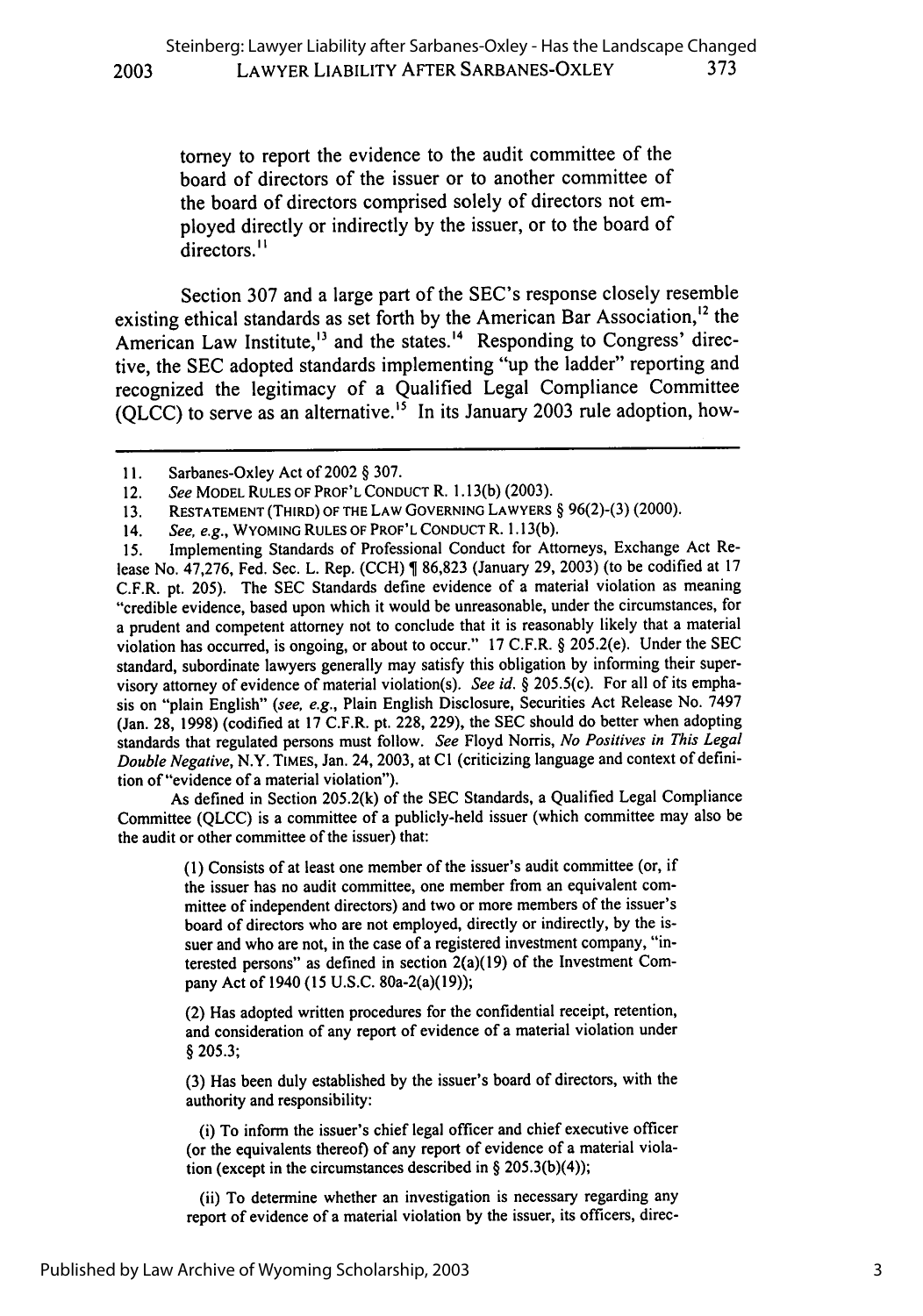ever, the Commission declined to adopt the attorney "noisy withdrawal" provisions as proposed by the SEC in an earlier release.<sup>16</sup> Under this proposal, if the corporate client refused to take appropriate corrective action after counsel dutifully went "up the ladder," counsel was obliged to make a "noisy withdrawal," notifying the SEC that such counsel disaffirmed documents that he or she had prepared during the course of the representation.<sup>17</sup>

The making of a noisy withdrawal, of course, sounds a siren that fraud or other grievous misconduct likely is afoot. Corporate fiduciaries and the securities bar (as well as such groups as the American Bar Association) reacted with alarm, asserting that such a noisy withdrawal mandate would

> tors, employees or agents and, if it determines an investigation is necessary or appropriate, to:

(A) Notify the audit committee or the full board of directors;

(B) Initiate an investigation, which may be conducted either by the chief legal officer (or the equivalent thereof) or by outside attorneys; and

**(C)** Retain such additional expert personnel as the committee deems necessary; and

(iii) At the conclusion of any such investigation, to:

(A) Recommend, by majority vote, that the issuer implement an appropriate response to evidence of a material violation; and

(B) Inform the chief legal officer and the chief executive officer (or the equivalents thereof) and the board of directors of the results of any such investigation under this section and the appropriate remedial measures to be adopted; and

(4) Has the authority and responsibility, acting by majority vote, to take all other appropriate action, including the authority to notify the Commission in the event that the issuer fails in any material respect to implement an appropriate response that the qualified legal compliance committee has recommended the issuer to take.

17 C.F.R. § 205.2(k). At this time, it appears that the QLCC option may not be widely adopted. *See* Rachel McTague & Michael Brady, QLCC Option in New Conduct Rule Could Be Disadvantage to Corporate G.C., 35 Sec. Reg. & L. Rep. (BNA) 354 (2003).

16. *See* Exchange Act Release No. 47,276 (extending the comment period with respect to the "noisy withdrawal" provision); Exchange Act Release No. 46,868, Fed. Sec. L. Rep. (CCH) ¶ 86,802 (Nov. 21, 2002) (proposing "noisy withdrawal" mandate).

17. *See* Exchange Act Release No. 46,868 (setting forth proposed § 205.3(d)). As used in the proposed rule, "disaffirm" means:

> Disaffirm to the Commission, in writing, any opinion, document, affirmation, representation, characterization, or the like in a document filed with or submitted to the Commission, or incorporated into such a document, that the attorney has prepared or assisted in preparing and that the attorney reasonably believes is or may be materially false or misleading.

*Id.* at  $\sqrt{86,541}$ .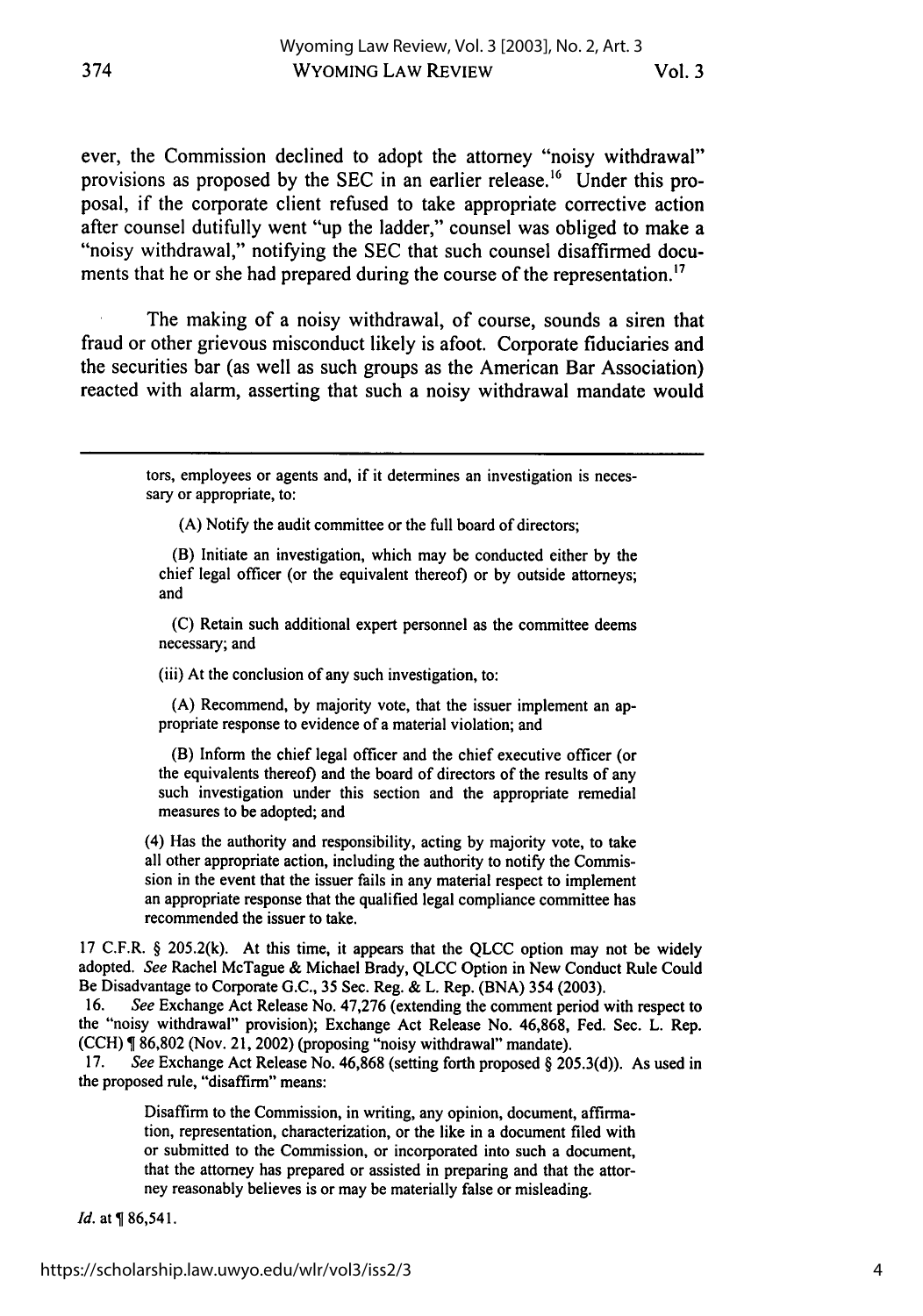drive a wedge between attorneys and corporate insiders.<sup>18</sup> Afraid that counsel would "blow the whistle" (albeit by action rather than words), constituents of the business enterprise would be reluctant to seek legal advice on troubling subjects.<sup>19</sup> Thus, the proposed provision, according to opponents, would be quite detrimental.<sup>20</sup> Proponents favoring a noisy withdrawal provision, on the other hand, assert that counsel must have this leverage in order to better ensure that corrective action is taken, thereby protecting the corporate client, its shareholders, and creditors. Hence, faced with the reality that counsel must make a noisy withdrawal if appropriate steps are not undertaken, corporate insiders will be "persuaded" to act in compliance with the  $\frac{1}{2}$ law.<sup>21</sup>

At this time, the SEC is still considering adoption of the noisy withdrawal provision along with certain alternatives.<sup>22</sup> One of these alternatives would require the affected company (rather than counsel) to notify the Commission of the attorney's withdrawal from representation on the basis that such counsel did not receive a suitable response to a report concerning a material violation.<sup>23</sup> If the Commission adopts this latter proposal, the rate of corporate adherence thereto may well be problematic.

## II. STATE ETHICAL RULES

Today, at least 42 states, including Wyoming,<sup>24</sup> permit or require an attorney to reveal a client's crime or fraud that threatens substantial financial loss.<sup>25</sup> Moreover, many states allow a lawyer under certain conditions to reveal client confidences in order to rectify financial harm.<sup>26</sup> In this respect,

<sup>18.</sup> *See* sources cited *supra* notes 7-8.

<sup>19.</sup> *See, e.g.,* Thirty Prominent Securities Lawyers Tell SEC Reporting Proposal Threatens Public Firms, 34 Sec. Reg. & L. Rep. (BNA) 1947 (2002).

<sup>20.</sup> *Id.* at 1947 (asserting that the proposed rule "would impair [the] ability to render independent legal advice").

<sup>21.</sup> *See* Comment Letter to the SEC from Professor Susan P. Koniak, Roger C. Cramton and George M. Cohen (December 2002).

<sup>22.</sup> *See* Exchange Act Release No. 47,282, Fed. Sec. L. Rep. (CCH) | 86,824 (January 29, 2003).

<sup>23.</sup> *Id.* at ¶ 87,117 (setting forth alternative proposal requiring "an issuer (rather than its attorney) to report to the Commission an attorney's written notice of withdrawal or failure to receive an appropriate response **.... ").**

<sup>24.</sup> *See* WYOMING RULES OF PROF'L CONDUCT R. 1.6(b)(1) (2003) (allowing such disclosure "to prevent the client from committing a criminal act").

<sup>25.</sup> RESTATEMENT (THIRD) OF THE LAW GOVERNING LAWYERS **§** 67 (2000).

<sup>26.</sup> See, e.g., TEXAS DISCIPLINARY RULES OF PROFESSIONAL CONDUCT R. 1.05(c)(7)-(8) (2003). The rule states:

A lawyer may reveal confidential information ... [w]hen the lawyer has reason to believe it is necessary to do so in order to prevent the client from committing a criminal or fraudulent act **...** [or t]o the extent revelation reasonably appears necessary to rectify the consequences of a client's criminal or fraudulent act in the commission of which the lawyer's services had been used.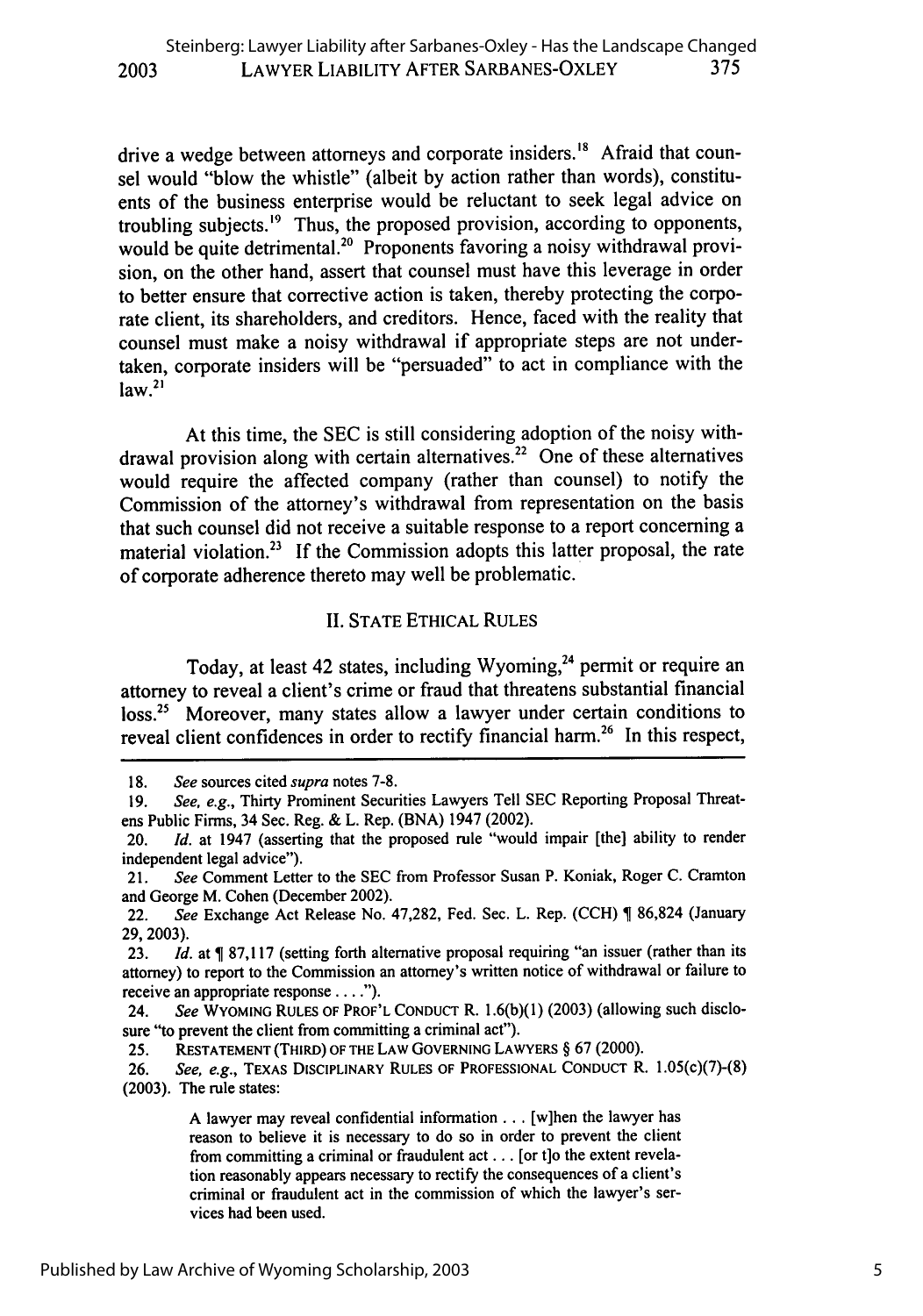the SEC standards adopted in January 2003 generally are consistent with these state ethical standards.<sup>27</sup> They only will have an impact in states, such as California,28 which prohibit counsel's disclosure of client confidences and secrets in situations involving financial harm.<sup>29</sup>

Moreover, as set forth in the January 2003 rule adoption, the SEC's position is similar to that of the American Bar Association (ABA) with respect to the noisy withdrawal issue. The key difference is that the ABA permits a noisy withdrawal to be made only if the client's fraud is ongoing.<sup>30</sup> According to the ABA, "[w]hen a lawyer's services have been used in the past by a client to perpetrate a fraud, but the fraud has ceased **...** a 'noisy' withdrawal is not permitted."<sup>31</sup> Irrespective of the ABA's position, the SEC

## *Id.*

See Section 205.3(d)(2) of the SEC's Standards:

An attorney appearing and practicing before the Commission in the representation of an issuer may reveal to the Commission, without the issuer's consent, confidential information related to the representation to the extent the attorney reasonably believes necessary:

(i) To prevent the issuer from committing a material violation that is likely to cause substantial injury to the financial interest or property of the issuer or investors;

(ii) To prevent the issuer, in a Commission investigation or administrative proceeding from committing perjury, proscribed in 18 U.S.C. 1621; suborning perjury, proscribed in 18 U.S.C. 1622; or committing any act proscribed in 18 U.S.C. 1001 that is likely to perpetrate a fraud upon the Commission; or

(iii) To rectify the consequences of a material violation by the issuer that caused, or may cause, substantial injury to the financial interest or property of the issuer or investors in the furtherance of which the attorney's services were used.

Exchange Act Release No. 47,272, Fed. Sec. L. Rep. (CCH) **1** 86,823 at 87.090 (January 29, 2003) (to be codified at 17 C.F.R. § 205.3(d)(2)). *See generally* Roger C. Cramton, *Enron and the Corporate Lawyer: A Primer on the Legal and Ethical Issues,* 58 Bus. LAW. 143 (2002).

**28.** *See* **CAL. BUS. AND PROF. CODE** § 6068(e), which states: "It is the duty of an attorney. **.** to maintain inviolate the confidence, and at every peril to himself or herself to preserve the secrets, of his or her client"; *see also* California State Bar Standing Comm. on Prof **I** Responsibility and Conduct, Formal **Op. 1996-146 (1996).**

**29.** *See* **MODEL RULES OF PROF'L CONDUCT** R. 1.6(a) (2002); **C.** WOLFRAM, **MODERN LEGAL ETHICS** § **6.7 (1986);** M. STEINBERG, **LAWYERING AND ETHICS** FOR **THE BUSINESS ATTORNEY 15-29** (2002).

**30. ABA** Comm. on Ethics and Prof'I Responsibility, Formal **Op. 92-366 (1992)** (setting forth the limited instances in which an attorney may "disaffirm documents prepared in the course of the representation that are being, or will be, used in furtherance of [a] fraud, even though such a 'noisy' withdrawal may have the collateral effect of inferentially revealing client confidences").

**31.** *Id. See* N.Y. **CODE OF** PROF'L **RESPONSIBILITY** DR 4-101(c)(5) **(2003)** (setting forth that a "lawyer may reveal **...** [c]onfidences or secrets to the extent implicit in withdrawing a written or oral opinion or representation previously given **by** the lawyer and believed **by** the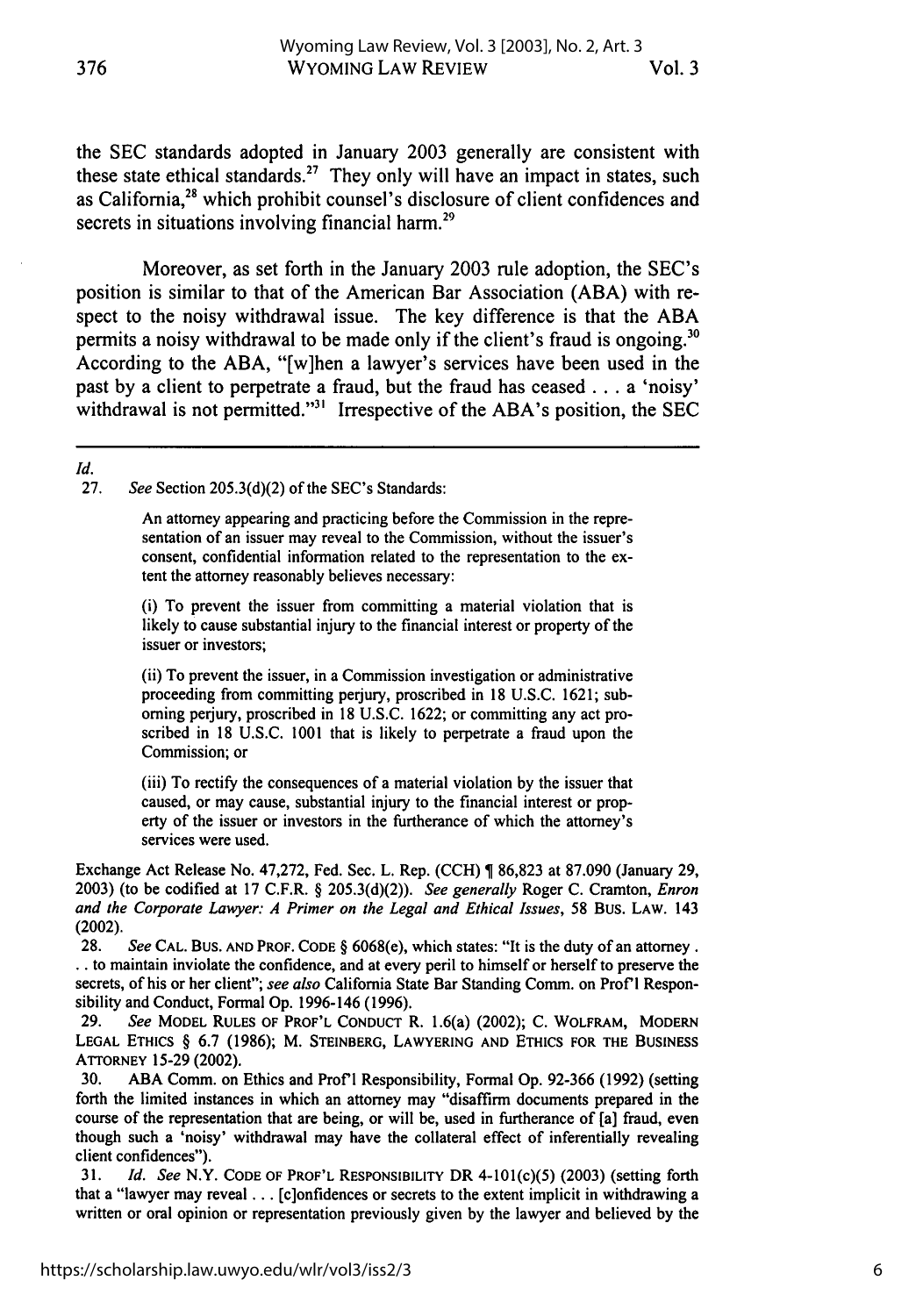and several states authorize the attorney to make a noisy withdrawal if the client employed such attorney's services to perpetrate a now-completed crime or fraud.<sup>32</sup>

**2003**

Importantly, even under the ABA standards, an attorney commits an ethical violation by counseling or assisting a client in conduct that the attorney knows is fraudulent.<sup>33</sup> Moreover, depending on the circumstances, an attorney who discovers that a disclosure document that she drafted is materially false and is being relied upon by investors to their financial detriment may not simply withdraw from the representation. That alone may not be sufficient. In such situations, counsel may have to disaffirm her work product, hence making a noisy withdrawal, in order to effectuate the withdrawal. As stated in an ABA Formal Opinion, "where the client avowedly intends to continue to use the lawyer's work product, this amounts to a *de facto* continuation of representation even if the lawyer has ceased to perform any additional work."<sup>34</sup> Hence, "[t]he representation is not completed, any more than the fraud itself is completed." $35$ 

(1) A lawyer may use or disclose confidential client information when the lawyer reasonably believes that its use or disclosure is necessary to prevent a crime or fraud, and:

(a) the crime or fraud threatens substantial financial loss;

(b) the loss has not yet occurred;

(c) the lawyer's client intends to commit the crime or fraud either personally or through a third person; and

(d) the client has employed or is employing the lawyer's services in the matter in which the crime or fraud is committed.

(2) **If** a crime or fraud described in Subsection (1) has already occurred, a lawyer may use or disclose confidential client information when the lawyer reasonably believes its use or disclosure is necessary to prevent, rectify, or mitigate the loss.

**33.** Model Rules of Prof **I** Conduct R. 1.2(d) **(2003).** *Accord,* **WYOMING RULES OF PROF'L CONDUCT** R. 1.2(d) **(2003).**

34. ABA Formal Opinion 92-366, *supra* note **30** (emphasis added).

35. *Id. See also,* WYOMING **RULES OF** PROF'L CONDUCT R. 1.2 cmt. (2003):

A lawyer is required to give an honest opinion about the actual consequences that appear likely to result from a client's conduct. The fact that a client uses advice in a course of action that is criminal or fraudulent does not, of itself, make a lawyer a party to the course of action. However, a lawyer may not knowingly assist a client in criminal or fraudulent conduct. There is a critical distinction between presenting an analysis of

lawyer still to be relied upon by a third person where the lawyer has discovered that the opinion or representation was based on materially inaccurate information or is being used to further a crime or fraud").

<sup>32.</sup> *See supra* notes 26-27 and accompanying text. *See also,* RESTATEMENT (THIRD) OF THE LAW **GOVERNING** LAWYERS § 67 (2000), which states: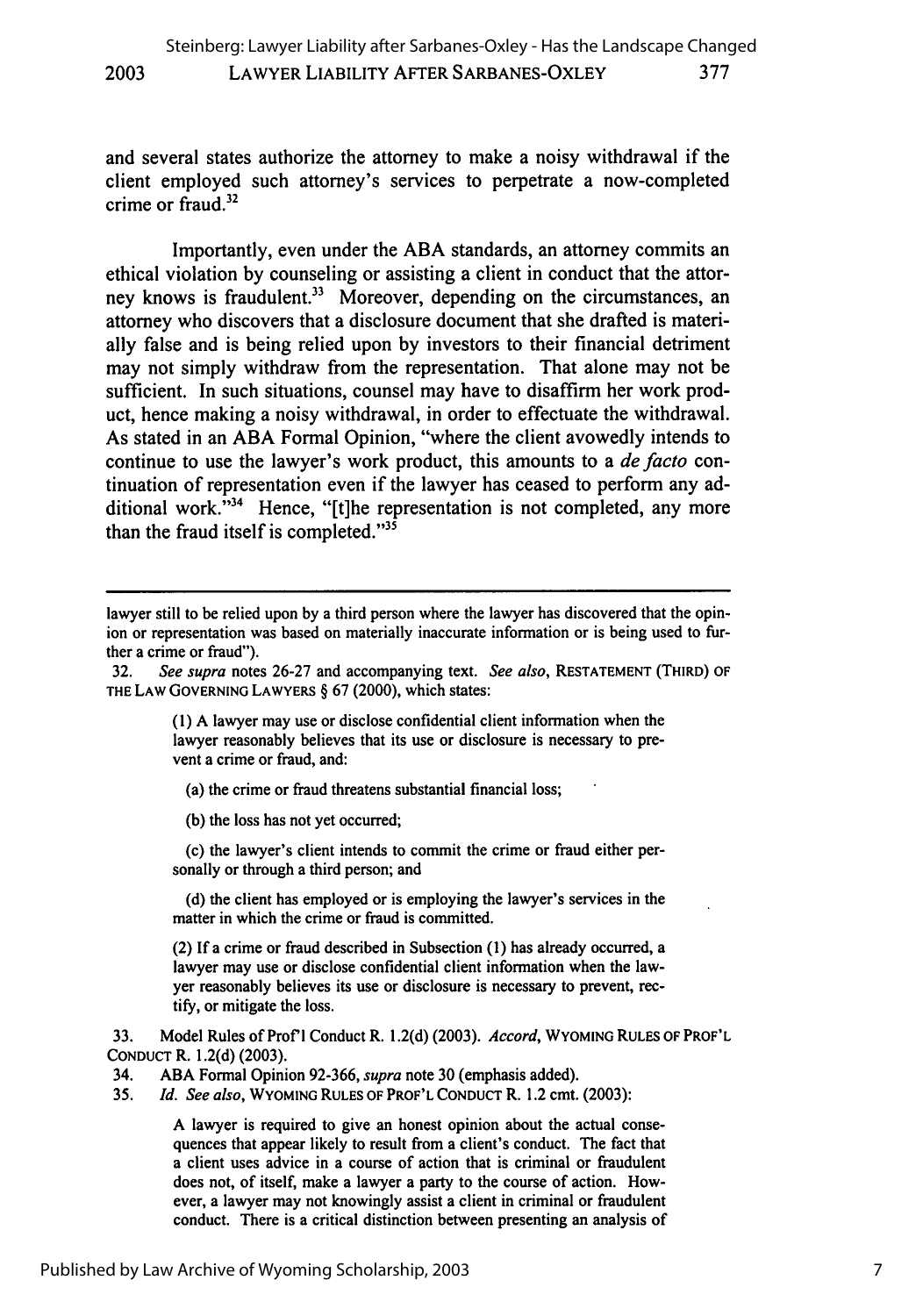#### III. FEDERAL SECURITIES LAW STANDARDS

Although aiding and abetting liability may not be incurred in private actions under the federal securities laws,<sup>36</sup> attorneys who knowingly<sup>37</sup> make material misstatements in opinion letters, disclosure documents, and similar materials are at risk.<sup>38</sup> With respect to attorney opinion letters, federal courts uniformly hold that primary liability is appropriate (provided that the elements of the subject claim are proven).<sup>39</sup> Regarding counsel's role in knowingly drafting materially false corporate client disclosures, such as in an offering document<sup>40</sup> or in a periodic report filed with the SEC,<sup>41</sup> an increasing number of federal district and appellate courts have ruled that counsel is subject to primary liability exposure.<sup>42</sup> Moreover, in SEC enforcement ac-

> legal aspects of questionable conduct and recommending the means by which a crime or fraud might be committed with impunity. When the client's course of action has already begun and is continuing, the lawyer's responsibility is especially delicate. The lawyer is not permitted to reveal the client's wrongdoing, except where permitted by Rule 1.6. However, the lawyer is required to avoid furthering the purpose, for example, **by** suggesting how it might be concealed. A lawyer may not continue assisting a client in conduct that the lawyer originally supposes is legally proper but then discovers is criminal or fraudulent. Withdrawal from the representation, therefore, may be required.

*Id.*

**36.** *See* Central Bank of Denver, N.A. v. First Interstate Bank of Denver, N.A., 511 U.S. 164 (1994). *See also* Marc I. Steinberg, *The Ramifications of Recent US. Supreme Court Decisions on Federal and State Securities Regulation,* 70 NOTRE DAME L. REV. 489 (1995).

37. The term "knowing" in this context generally encompasses intentional and reckless misconduct. *See* Ernst & Ernst v. Hochfelder, 425 U.S. 185 **(1976);** Hollinger v. Titan Capital Corp., 914 F.2d 1564, **1569** (9th Cir. **1990)** (en banc).

**38.** *See* MARC **I.** STEINBERG, CORPORATE **AND** SECURITIES MALPRACTICE 45-188 (1992).

39. *See e.g.,* Kline v. First Western Government Securities, Inc., 24 F.3d 480 (3rd Cir. 1994); Ackerman v. Schwartz, 947 F.2d 841 (7th Cir. 1991).

40. Offering documents include, for example, a private placement memorandum (PPM) and a Securities Act registration statement (including the prospectus, which forms a part of the registration statement).

41. Generally, the annual report is a Form 10-K, quarterly reports are filed on a Form **10-** Q, and current reports are filed on a Form 8-K. *See generally* MARC **I.** STEINBERG, UNDERSTANDING SECURITIES LAW (3d ed. 2001).

42. *See, e.g.,* Rubin v. Shottenstein, Zox, & Dunn, 143 F.3d 263, 268 (6th Cir. 1998) (stating "while an attorney representing the seller in a securities transaction may not always be under an independent duty to volunteer information about a financial condition of his client, he assumes a duty to provide complete and nonmisleading information with respect to subjects on which he undertakes to speak"); Klein v. Boyd, [1998 Transfer Binder] Fed. Sec. L. Rep (CCH) 90,136, at 90,318 (Feb. 12, 1998), *rehearing en banc granted, judgment vacated,* [1998 Transfer Binder] Fed. Sec. L. Rep. (CCH) ¶ 90,165 (Mar. 9, 1998) (holding "that a lawyer who can fairly be characterized as an author or a co-author of a client's fraudulent document may be held primarily liable to a third-party investor under the federal securities laws for the material misstatements or omissions, contained in the document, even when the lawyer did not sign or endorse the document and the investor is therefore unaware of the lawyer's role in the fraud"); Trust Co. of Louisiana v. N.N.P. Inc., 104 F.3d 1478 (5th Cir. 1997) (holding lawyer and his firm primarily liable for claiming his law firm was in possession of certain certificates, when in fact the lawyer knew that this was false); *In re* Enron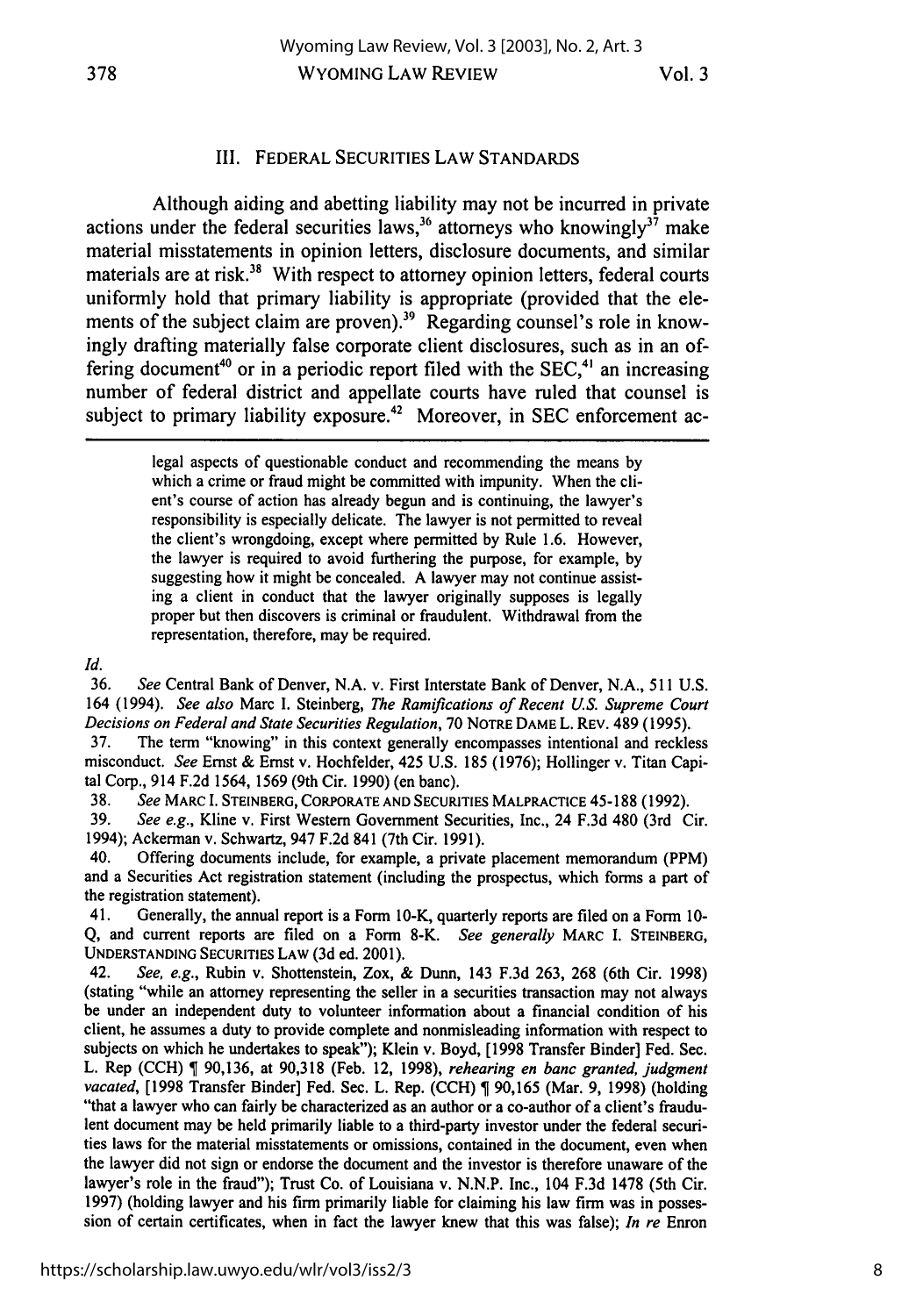tions, counsel engaging in such misconduct may incur liability as either a primary or secondary violator,<sup>43</sup> with the levying of such sanctions as a bar from practicing before the Commission, money penalty, injunction, and cease-and-desist order." Criminal prosecution by the U.S. Attorney also may be pursued. $45$ 

**2003**

An attorney, who knowingly drafts materially misleading disclosure to investors, such disclosure being "alive" in the marketplace,<sup>46</sup> does not reduce liability exposure by simply resigning from the representation. Indeed, in such circumstances, even a noisy withdrawal would not eliminate liability if such disclosure had reached investors. In such circumstances, by making a noisy withdrawal prior to "public" dissemination of the knowingly false material disclosures, the subject attorney would be in a better situation to minimize or avoid liability.47

#### IV. STATE SECURITIES AND COMMON LAW

Under state securities and common law, attorneys who advise clients that engage in fraud or other illegal conduct may incur liability.<sup>48</sup> For exam-

43. The SEC has both aiding and abetting and cease and desist authority in its arsenal. *See, e.g.,* In the Matter of Jean Costanza, Securities Act Release No. 7621, (January 6, 1999) (negligent violations of § 17(a)(2) and § 17(a)(3) of 1933 Act by bond counsel due to attorney's negligent role in drafting offering documents and negligent rendering of legal opinion).

44. *See generally* MARC **I.** STEINBERG **&** R. FERRARA, SECURITIES PRACTICE: FEDERAL **AND STATE ENFORCEMENT** (2d ed. Supp. 2001 & 2002).

45. *See, e.g.,* Section 32(a) of the Securities Exchange Act, codified at 15 U.S.C. § 78ff (2000).

46. Backman v. Polaroid Corp., 910 F.2d 10, 17 (1 st Cir. 1990) (en banc).

47. *See supra* notes 30-35 and accompanying text. *See generally* Donald C. Langevoort, *Where Were the Lawyers? A Behavioral Inquiry Into Lawyers' Responsibility for Clients' Fraud,* 46 VAND. L. REV. **75 (1993);** Richard W. Painter **&** Jennifer E. Duggan, *Lawyer Disclosure of Corporate Fraud: Establishing a Firm Foundation,* **50 SMU** L. REv. **225 (1996);** Richard M. Phillips, *Client Fraud and the Securities Lawyer's Duty of Confidentiality,* 49 WASH. **& LEE** L. REV. **823 (1992);** Larry P. Scriggins, *Legal Ethics, Confidentiality, and the Organizational Client,* **58** Bus. LAW. **123** (2002); William H. Simon, *Whom (or What) Does the Organization's Lawyer Represent?: An Anatomy of Intraclient Conflict,* **91** Cal. L. Rev. **57 (2003);** Marc I. Steinberg, *Attorney Liability for Client Fraud,* **1991 COLUM.** Bus. L. REV. **1(1991).**

48. *See generally,* Joseph C. LONG, BLUE SKY LAW (2002); MARC I. STEINBERG, SECURITIES REGULATION: LIABILITIES AND REMEDIES § 9.06 (2002); Douglas M. Branson, *Collateral Participant Liability Under State Securities Laws,* 19 PEPP. L. REV. 1027 (1992);

Corp. Securities, Derivative & ERISA Litigation, 235 F. Supp. 2d 549, 692 (S.D. Tex. 2002) (holding that "when a person, acting alone or with others, creates a misrepresentation **...** the person can be liable as a primary violator"). *But see* Ziemba v. Cascade International, Inc., 256 F.3d 1194 (1 1th Cir. 2001) (holding that a lawyer's, or a law firm's, misstatement or omission must have been both relied upon by the plaintiff and publicly attributable to the defendant at the time the plaintiff made its investment decision). *See generally* Mark Klock, *Two Possible Answers to the Enron Experience: Will It Be Regulation of Fortune Tellers or Rebirth of Secondary Liability?,* 28 J. CORP. L. 69 (2002); Marc I. Steinberg & Noah K. Hansford, *The Plight of "Secondary Actors" Under Section 10(b): Distinguishing Primary from Secondary Liability,* 28 SEC. REG. L. J. 36 (2000).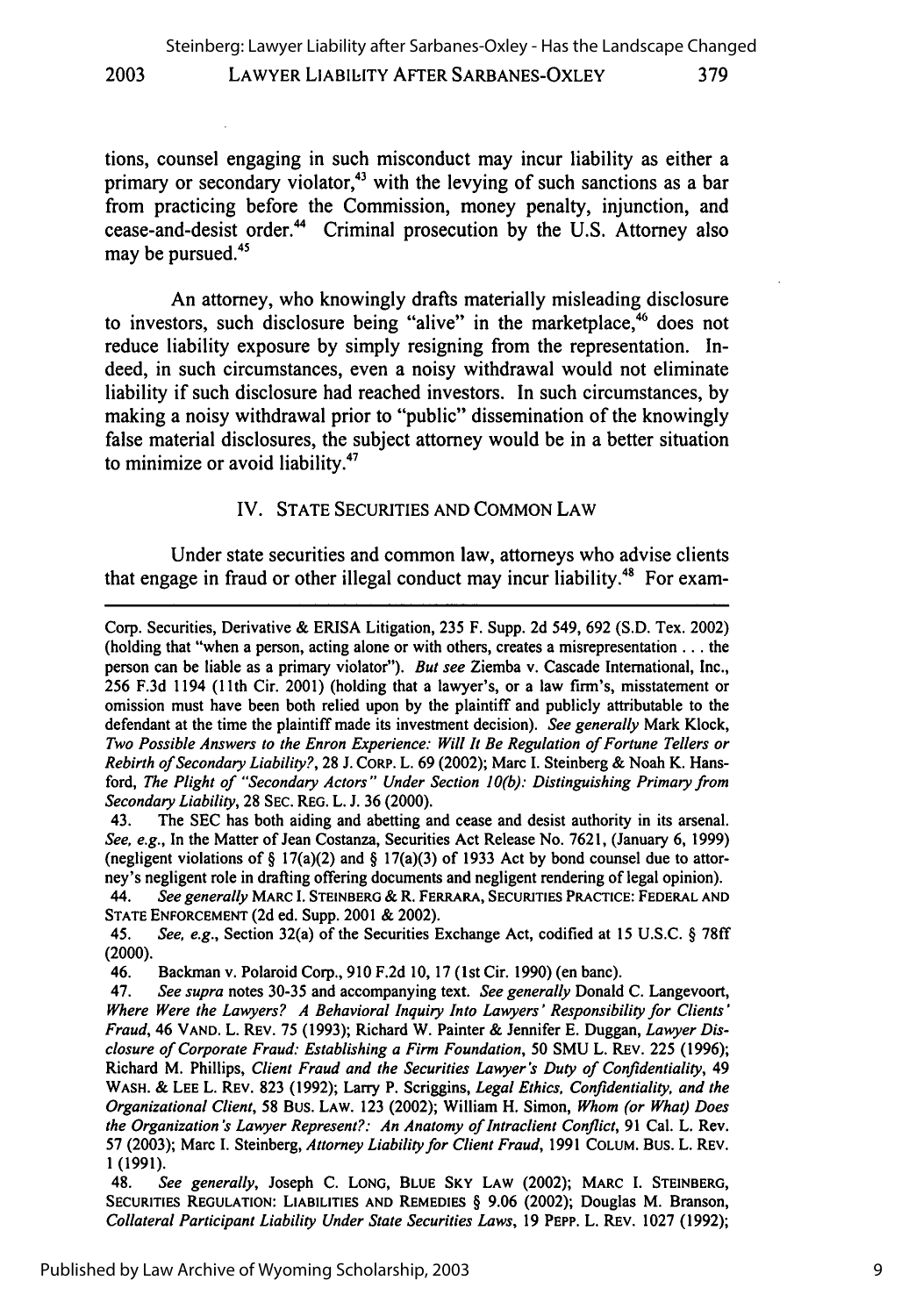pie, a number of states hold that an attorney who drafts a materially misleading offering document is a "seller" under the applicable state securities statute,49 signifying that he must establish the exercise of reasonable care in order to avoid liability.<sup>50</sup> Additionally, counsel who recklessly advises a client with respect to a securities transaction, through drafting or other similar means, may be held liable in private actions as an aider under state securities statutes.<sup>51</sup> Hence, unlike federal law, many state securities statutes explicitly impose liability upon secondary violators.<sup>52</sup> State securities regulators also may initiate actions against attorneys in this context.<sup>53</sup>

Attorney liability under state common law also exists in this context. For example, under Delaware law, a corporate fiduciary has a duty of candor to the corporation's shareholders.<sup>54</sup> This fiduciary obligation applies in contexts where shareholder action is called for<sup>55</sup> and when no such action is requested.<sup>56</sup> An attorney who knowingly counsels a client to engage in a disclosure violation thus may be held liable as aiding and abetting the fiduciary's breach.<sup>57</sup>

Similarly, an attorney who drafts materially misleading disclosures may be subject to liability for negligent misrepresentation<sup>58</sup> and for fraud,<sup>59</sup> provided that the requisite elements of the applicable claim can be shown.<sup>60</sup> Hence, under state law, an attorney who is involved in a representation where deficient disclosure is transmitted to investors is at risk. Merely withdrawing from the representation after the materially false representations

Joseph **C.** Long, *Developments and Issues in Civil Liability Under Blue Sky Law,* 62 U. Cin. L. Rev. 439 (1993); Keith A. Rowley, The *Sky Is Still Blue in Texas: State Law Alternatives to Federal Securities Remedies,* **50** BAYLOR L. REV. 99 (1998); Symposium, *The Lawyer's Duties and Liabilities to Third Parties,* 37 S. TEX. L. REV. No. 4 (1996).

<sup>49.</sup> *See, e.g.,* Prince v. Brydon, 764 P.2d 1370 (Or. 1988).

<sup>50.</sup> *See* Uniform Securities Act (USA) § 410(a)(2) (1956); § 605(b)(2) (1985).

<sup>51.</sup> *See, e.g.,* ARIZ. REV. **STAT. ANN.** § 44-2003 (West 2003); OHIO REV. **CODE ANN.** § 1707.43 (West 2002).

<sup>52.</sup> *See, e.g.,* Texas Securities Act, TEX. REV. **CIV. STAT. ANN.** art. 581, § 33F(2) (Vernon 2001).

<sup>53.</sup> *See* **LONG, BLUE SKY** LAW, *supra* note 48, at § 7.0712][b][ii].

<sup>54.</sup> *See* Lawrence **A.** Hamermesh, *Calling Off the Lynch Mob: The Corporate Director's Fiduciary Disclosure Duty,* 49 **VAND.** L. REV. 1087 (1996); Mark Klock, *Litigating Securities Fraud as a Breach of Fiduciary Duty in Delaware,* 28 **SEC.** REG. L. **J.** 296 (2000); Marc I. Steinberg, *Short-Form Mergers in Delaware,* **27 DEL. J. CORP.** L. 489 (2002).

<sup>55.</sup> Lynch v. Vickers Energy Corp., 383 A.2d 278, 279 (Del. 1978).

<sup>56.</sup> Malone v. Brincat, 722 A.2d 5, 14 (Del. 1998).

<sup>57.</sup> *See* Bernstein v. Portland **Sav.** and Loan Ass'n, 850 S.W.2d 694 (Tex. App. 1993).

<sup>58.</sup> *See* McCamish, Martin, Brown **&** Loeffler v. F.E. Applying Interests, 991 S.W.2d 787 (Tex. 1999); H. Rosenblum, Inc. v. Adler, 461 A.2d 138 (N.J. 1983); Zendell v. Newport Oil Corp., 544 **A.2d 878** (N.J. Super. Ct. **App.** Div. 1988); **RESTATEMENT (SECOND) OF TORTS** § 552 (1977).

<sup>59.</sup> *See* Fassihi v. Sommers, Schwartz, Silver, Schwartz **&** Tyler, P.C., **309** N.W.2d 645 (Mich. Ct. App. 1981).

<sup>60.</sup> *Id.* at 649; *see also* cases cited *supra* note 58.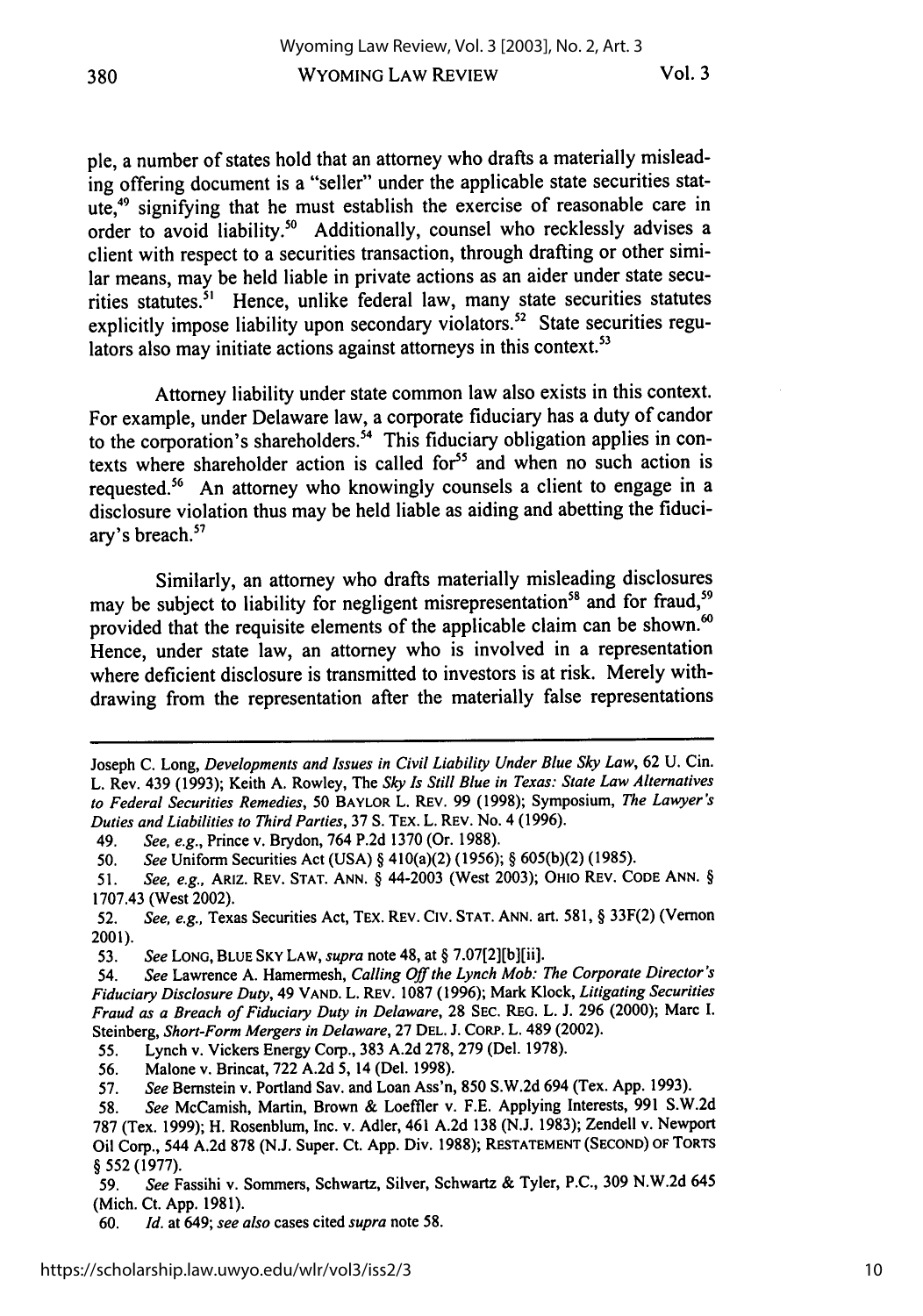381

#### LAWYER LIABILITY AFTER SARBANES-OXLEY **2003**

reach investors and are "alive" in the marketplace may not be sufficient to avoid liability.<sup>61</sup>

The impact of state law liability exposure in private actions is lessened by Congress' enactment of the Securities Litigation Uniform Standards Act of  $1998$ .<sup> $62$ </sup> This statute, with certain exceptions, preempts state law with respect to class actions<sup>63</sup> involving nationally traded securities.<sup>64</sup> Nonetheless, significant risk remains for attorneys under state law. For example, irrespective of the 1998 Act, attorneys are subject to suit in private actions in state court: (1) in individual actions; (2) where the subject security is not nationally traded; (3) where the alleged misconduct did not involve the subject plaintiff's purchase or sale of a security, such as circumstances where no shareholder action is requested as in the filing of a Form 10-K with the SEC; (4) in shareholder derivative actions; and (5) in the merger and acquisi-

 $(i)$  any single lawsuit in which  $-$ 

(I) damages are sought on behalf of more than 50 persons or prospective class members, and questions of law or fact common to those persons or members of the prospective class, without reference to issues of individualized reliance on an alleged misstatement or omission, predominant over any questions affecting only individual persons or members; or

(II) one or more named parties seek to recover damages on a representative basis on behalf of themselves and other unnamed parties similarly situated, and questions of law or fact common to those persons or members of the prospective class predominate over any questions affecting only individual persons or members; or

(ii) any group of lawsuits filed in or pending in the same court and involving common questions of law or fact, in which -

(I) damages are sought on behalf of more than 50 persons; and

(II) the lawsuits are joined, consolidated, or otherwise proceed as a single action for any purpose.

Securities Litigation Uniform Standards Act, 15 U.S.C. § 16(f)(2)(A) (2000); and The Securities Exchange Act, 15 U.S.C. § 78bb(f)(5)(B) (2000).

64. The term national traded security or "covered security" means a security that meets the standards set forth in Section 18(b) of the Securities Act. 15 U.S.C. § 77r(b) (2000). These securities include those that are listed for trading on the New York Stock Exchange, American Stock Exchange, and the NASDAQ National Market System (NMS). *Id.* Securities issued by registered investment companies also are defined as nationally traded securities. Id.

<sup>61.</sup> *See supra* notes 30-35 and accompanying text.

<sup>62.</sup> Pub. L. No. 105-353, 112 Stat. 3227 (1998) (codified at 15 U.S.C. § 78a). For literature on the Act, *see* Lisa L. Casey, *Shutting the Doors to State Court: The Securities Litigation Uniform Standards Act of 1998,* 27 SEC. REG. L. **J.** 141 (1999); David M. Levine & Adam C. Pritchard, *The Securities Litigation Uniform Standards Act of 1998: The Sun Sets on California's Blue Sky Laws,* 54 Bus. LAW. 1 (1998); Richard W. Painter, *Responding to a False Alarm: Federal Preemption of State Securities Fraud Causes of Action,* 84 CORNELL L. REV. 1(1998).

<sup>63.</sup> Pursuant to the Act, a "covered class action" is: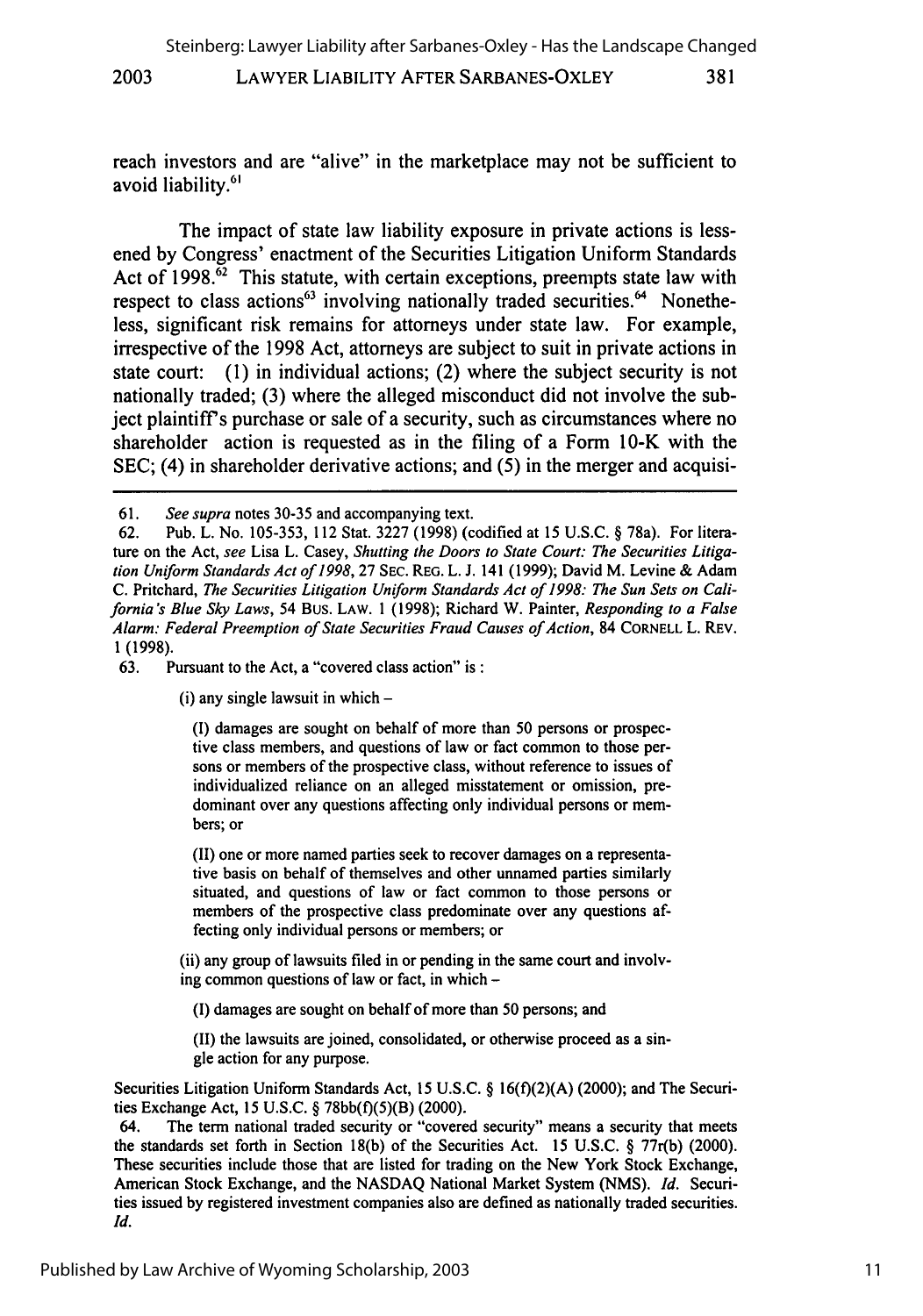WYOMING LAW REVIEW

tion setting, such as in going-private transactions, mergers, and tender offers.65 Hence, state law will continue to serve as an attractive venue for plaintiffs seeking to hold lawyers liable for their alleged misconduct.<sup>66</sup>

## V. THE ROLE OF CIRCUMSTANTIAL EVIDENCE

A lawyer involved in counseling a client involved in fraud or other illegal conduct is, of course, in a difficult position. Counseling appropriate corrective action is essential.<sup>67</sup> If the client declines to adhere to the lawyer's advice, withdrawal from the representation becomes a necessity.68

We do not imply that a lawyer is obliged . . . to seek to correct every isolated disclosure action or inaction which he believes to be at variance with applicable disclosure standards, although there may be isolated disclosure failures that are so serious that their correction becomes a matter of primary professional concern. It is also clear, however, that a lawyer is not privileged to unthinkingly permit himself to be co-opted into an ongoing fraud and cast as a dupe or a shield for a wrong-doing client.

Initially, counseling accurate disclosure is sufficient, even if his advice is not accepted. However, there comes a point at which a reasonable lawyer must conclude that his advice is not being followed, or even sought in good faith, and that his client is involved in a continuing course of violating the securities laws. At this critical juncture, the lawyer must take further, more affirmative steps in order to avoid the inference that he has been co-opted, willingly or unwillingly, into the scheme of nondisclosure.

The lawyer is in the best position to choose his next step. Resignation is one option, although we recognize that other considerations, including the protection of the client against foreseeable prejudice, must be taken into account in the case of withdrawal. A direct approach to the board of directors or one or more individual directors or officers may be appropriate; or he may choose to try to enlist the aid of other members of the firm's management. What is required, in short, is some prompt action that leads to the conclusion that the lawyer is engaged in efforts to correct the underlying problem, rather than having capitulated to the desires of a strongwilled, but misguided client.

Some have argued that resignation is the only permissible course when a client chooses not to comply with disclosure advice. We do not agree. Premature resignation serves neither the end of an effective lawyer-client relationship nor, in most cases, the effective administration of the securities laws. The lawyer's continued interaction with his client will ordinarily hold the greatest promise of corrective action. So long as a lawyer is

<sup>65.</sup> *See* The Uniform Standards Act § 101, 15; Malone v. Brincat, 722 A.2d 5 (Del. 1998); sources cited *supra* note 62. Note that the Act does not preempt the authority of state securities regulators.

<sup>66.</sup> *See* sources cited *supra* note 48.

<sup>67.</sup> *See supra* notes 11-15 and accompanying text.

<sup>68.</sup> *See, e.g.,* WYOMING RULES OF PROF'L CONDUCT R. 1.16(a) (2003). A comment to the rule states, "A lawyer ordinarily must decline or withdraw from representation if the client demands that the lawyer engage in conduct that is illegal or violates the Rules of Professional Conduct or other law." Rule 1.16, cmt. As the SEC stated two decades ago: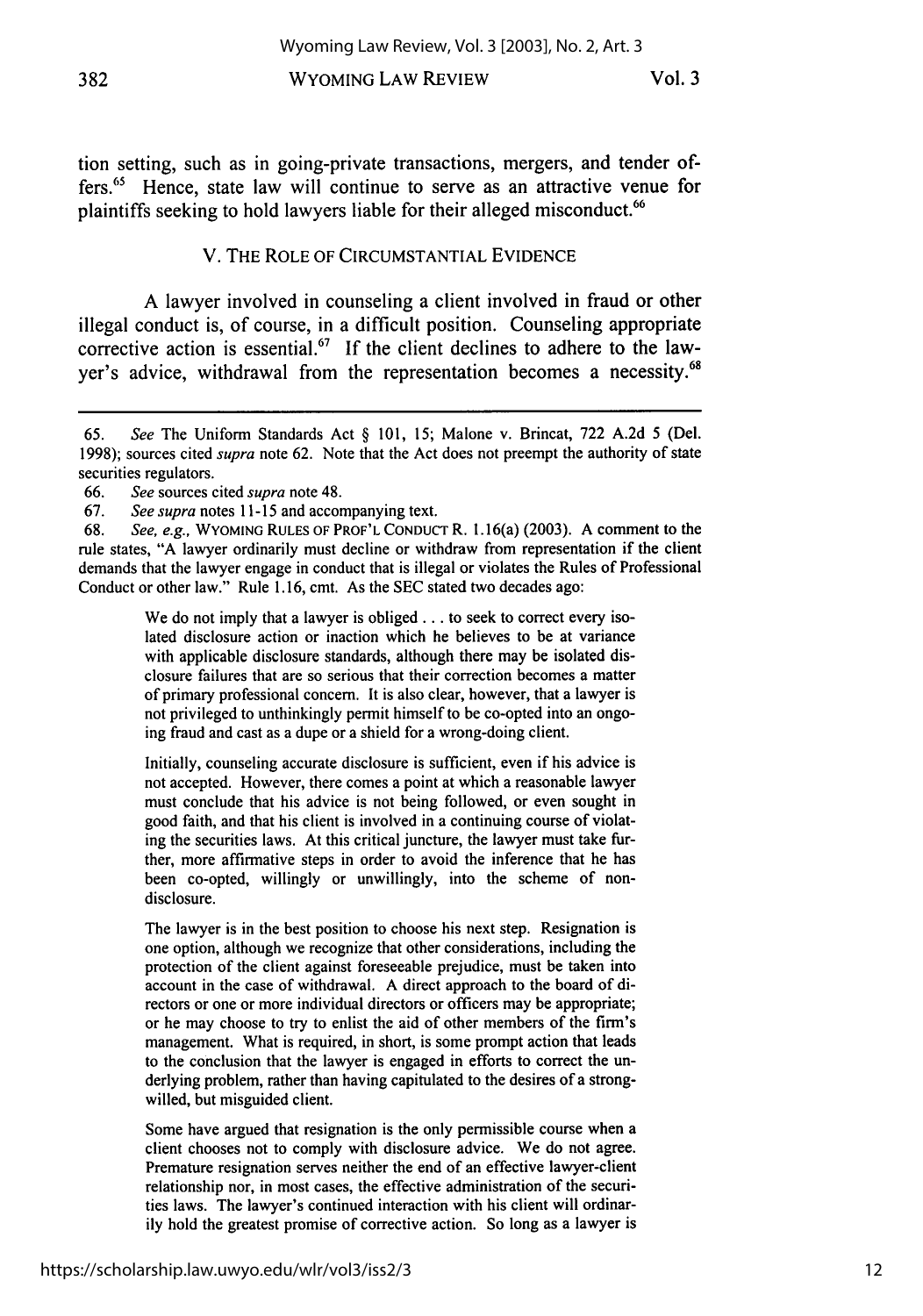Nevertheless, if the attorney's work product is being used by the client to perpetrate an ongoing fraud, withdrawal alone under certain circumstances may not be sufficient. This is so even if the attorney was unaware of the fraud when rendering her assistance to the client.<sup>69</sup>

In assessing the practical realities, the role of circumstantial evidence is often key.<sup>70</sup> Frequently, to avoid liability the attorney must be viewed as credible by the fact finder. Plaintiffs will allege that, due to the massive fraud that was perpetrated, the attorney "must" have known of the pertinent circumstances at the time of the engagement. In certain situations, other alleged violators will claim that they relied upon the attorney for legal counsel and that the attorney was informed of all the material facts. The generous legal fees that lawyers receive may provide the plaintiffs with ammunition for asserting a motive underlying the alleged misconduct. When counsel has an equity stake in the client, this arrangement will be prominently displayed before the jury.<sup>71</sup> Not surprisingly, if the question of the

> acting in good faith and exerting reasonable efforts to prevent violations of the law by his client, his professional obligations have been met. In general, the best result is that which promotes the continued, strongminded and independent participation by the lawyer.

> We recognize, however, that the "best result" is not always obtainable, and that there may occur situations where the lawyer must conclude that the misconduct is so extreme or irretrievable, or the involvement of his client's management and board of directors in the misconduct is so thorough-going and pervasive that any action short of resignation would be futile. We would anticipate that cases where a lawyer has no choice but to resign would be rare and of an egregious nature.

*In re* Carter and Johnson, [1981 Transfer Binder] Fed. Sec. L. Rep. (CCH) ¶ 82,847, at 84,172-73 (Feb. 26, 1981).

69. *See supra* notes 30-35 and accompanying text.

70. *See* S.E.C. v. Sargent, 229 F.3d 68, 75 (1st Cir. 2000) (stating, "Circumstantial evidence, if it meets all the other criteria of admissibility, is just as appropriate as direct evidence  $\ldots$ .").

71. *See* ABA Comm. on Ethics and Prof'l Responsibility, Formal Op. 00-418 (2000) (stating that attorneys who enter these fee arrangements "inform the client that events following the stock acquisition could create a conflict between the lawyer's exercise of her independent professional judgment as a lawyer on behalf of the corporation and her desire to protect the value of her stock," and that "[t]he best way to comply with the requirements of Rule 1.8(a) is to set forth the salient terms of the transaction in a document written in a language that the client can understand and, after the client has had an opportunity to consult with independent counsel, to have the document signed by both client and lawyer"). *See also,* Formal Opinion 2003-3 of the Association of the Bar of the City of New York, Committee on Professional and Judicial Ethics (2000). *See generally* Jason M. Klein, *No Fool for a Client: The Finance and Incentives Behind Stock-Based Compensation for Corporate Attorneys,* 1999 COLUM. Bus. L. REV. 329 (1999); Gwyneth E. McAlpine, *Getting a Piece of the Action: Should Lawyers Be Allowed to Invest in Their Clients'Stock?,* 47 UCLA L. REV. 549 (1999); Poonam Puri, *Taking Stock of Taking Stock,* 87 CORNELL L. REV. 99 (2001).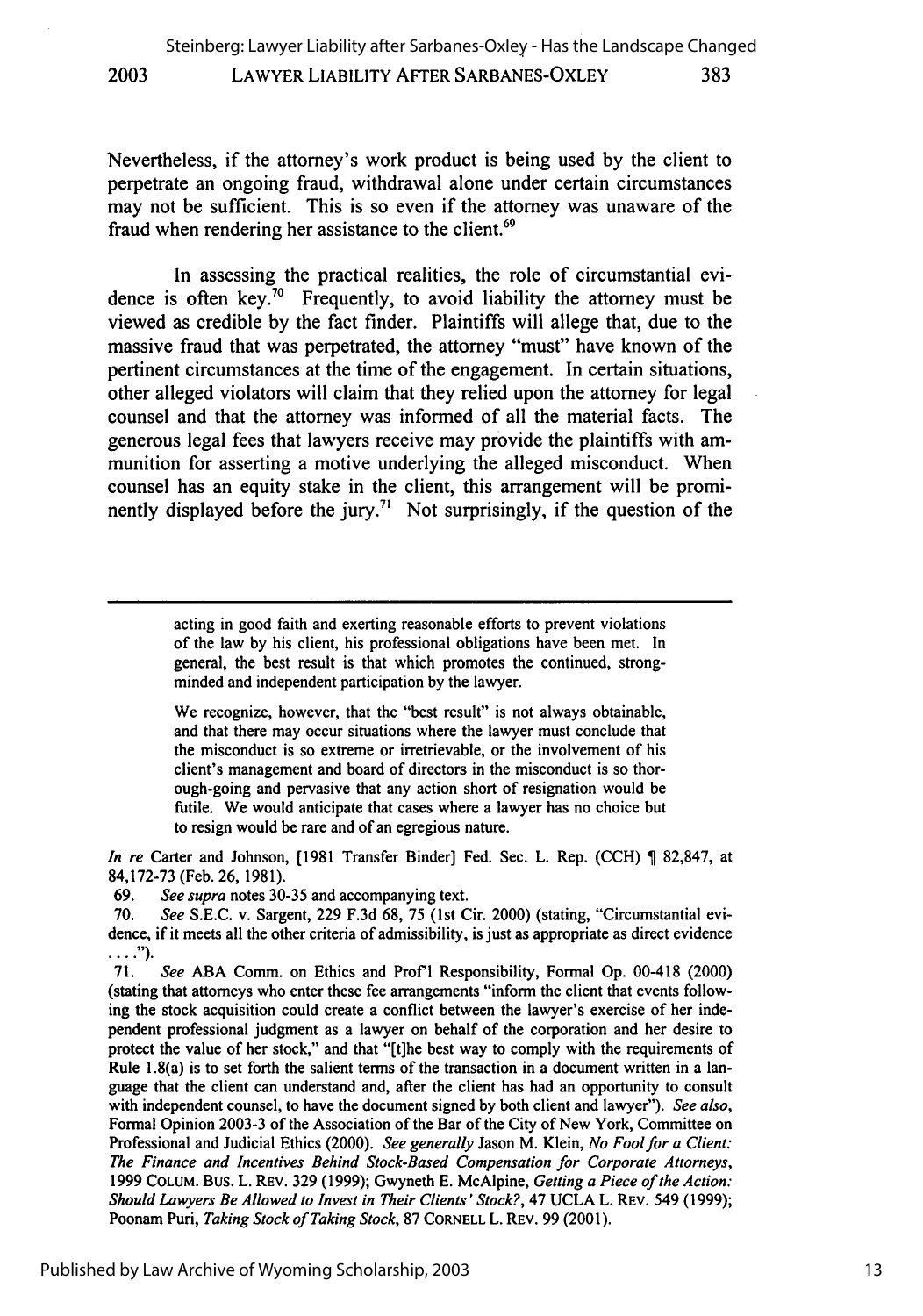## VI. RECOMMENDED COURSE OF ACTION

Regardless whether the SEC elects to adopt a noisy withdrawal or similar rule, counsel who withdraws from representing a client committing fraud or other illegal conduct would be prudent to do more than "quietly" resign. In such circumstances, it may be appropriate for the attorney to inform the SEC, the applicable state regulator, and/or investors of counsel's withdrawal. No more need be stated in the communication. No client confidence or secret must be revealed. The fact of the communication alone should serve as a "red flag" to government authorities and reasonable investors that illegal or unethical conduct may be present. As importantly, the threat by the attorney to the client that counsel will make this communication if the client fails to take corrective action acts as a powerful measure to induce client compliance. This leverage may well be necessary to avert fraud or illegality, investor financial loss, and the imposition of liability.<sup>73</sup>

Critics of this recommendation perceptively assert that the issues involved in disclosure determinations, such as materiality, $74$  often are problematic. Rather than a clear duty to disclose, variations in the "gray" zone often arise. Without the benefit of hindsight, an attorney's good faith interpretation may prove erroneous. Indeed, public knowledge of an attorney's noisy withdrawal may cause the market price of the subject company's stock to plummet. If counsel is mistaken as to the commission of a material violation (when no such violation exists), claims for attorney malpractice, among others, may ensue. Hence, in practical effect, in order to comply with the applicable ethical norms and act in the corporate client's best interests, counsel must be certain that fraud or other major impropriety is afoot before making a noisy withdrawal. Unfortunately, as critics observe, certainty does not frequently prevail in the "real world."<sup>75</sup>

The solution to this dilemma is rather straightforward. In situations where an attorney counsels that the corporate client must undertake certain corrective action and that advice is resisted by the independent directors of

<sup>72.</sup> *See, e.g.,* George D. Reycraft, *Conflicts of Interest and Effective Representation: The Dilemma of Corporate Counsel,* 39 HASTINGS L.J. 605 (1988).

<sup>73.</sup> *See supra* notes 18-21 and accompanying text. *See also* Charles P. Axelrod, *A View of the SEC's Proposed Attorney Responsibility Rules Under Sarbanes-Oxley,* 34 Sec. Reg. & L. Rep. (BNA) 2053, 2059 (2002).

<sup>74.</sup> *Compare* Ganino v. Citizens Utilities Co., 228 F.3d 154 (2nd Cir. 2000), *with* Pames v. Gateway 2000, Inc., 122 F.3d 539 (8<sup>th</sup> Cir. 1997). *See also* SEC Staff Accounting Bulletin 99, 64 Fed. Reg. 45,150 (Aug. 19, 1999). *See generally* Hodges, *The Qualitative Considerations of Materiality: The Emerging Relationship Between Materiality and Scienter,* **30 SEC.** REG. L. **J.** 4 (2002).

**<sup>75.</sup>** *See* Schwartz, *Lawyer Rules Go Too Far,* **NAT.** L. **J.,** Dec. **16,** 2002, at **A 13.**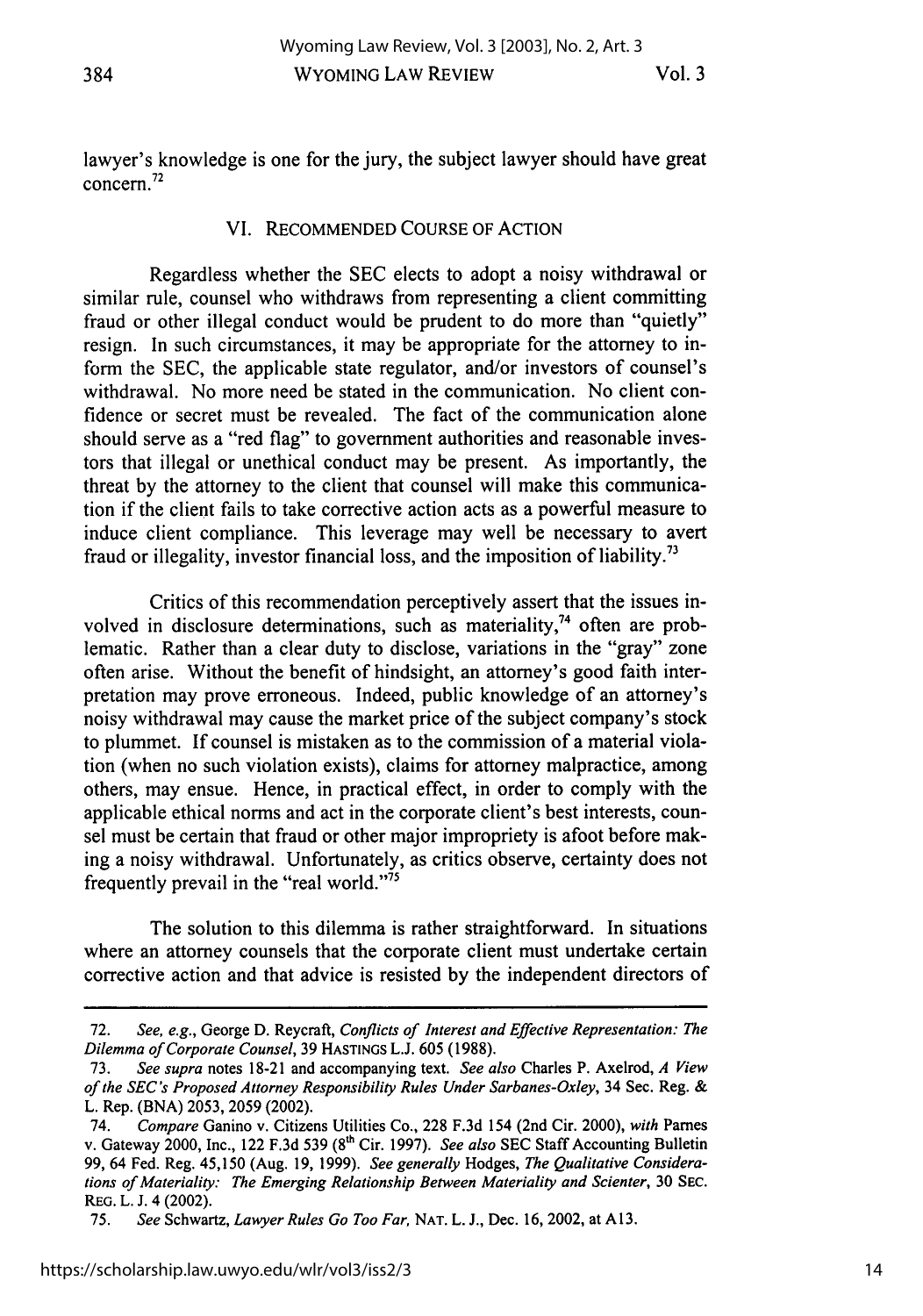the board of directors, counsel should insist that the client procure an independent "second opinion" from an accomplished lawyer (or law firm).<sup>76</sup> Although such a second opinion may be costly, may bruise counsel's ego, and may pose a threat that the second opining law firm will "steal" the client, this solution has been recognized for decades and is now firmly entrenched in ethical norms." Indeed, the SEC standards adopted allow for the procurement of a second opinion.78 The employment of attorney second opinions thus is a sound practice to help persuade corporate insiders that appropriate corrective action is required and serves as a meaningful protective mechanism to minimize attorney liability. Hence, use of the "second opinion" in this context normally will enhance the accuracy of the legal advice rendered, thereby serving the best interests of both client and counsel.<sup>79</sup>

**79.** As this author opined twenty years ago:

[T]he second opinion is not recommended as a "sure-proof' mechanism. Its greatest attribute, however, is its precautionary deliberative nature. For clients who desire to procure such an opinion, it may well work to their ultimate benefit. For lawyers, the second opinion may lower the risks of successful malpractice claims and may even lower the costs of malpractice insurance premiums.

<sup>76.</sup> *See ABA Panelists Assess How Sarbanes-Oxley SEC Rules Will Change Practice and Ethics,* 35 Sec. Reg. & L. Rep. (BNA) 312, 312 (2003) (quoting SEC Chief Litigation Counsel David Komblau that "obtain[ing] an opinion from outside counsel" would be advisable in certain circumstances). Such a second opinion should focus on whether the reporting lawyer's belief regarding evidence of a material violation is reasonably likely to be valid.

<sup>77.</sup> *See, e.g.,* WYOMING **RULES** OF PROF'L CONDUCT R. 1.13(b)(2) (2003); MODEL RULES OF PROF'L CONDUCT R. 1.13(b)(2) (2003).

**<sup>78.</sup>** *See* Implementation of Standards of Professional Conduct for Attorneys, Exchange Act Release No. 47,276, Fed. Sec. L. Rep. (CCH) **1** 86,823, at 87,105-106, 87,108 (January **29,** 2003) (to be codified at **17** C.F.R. §§ 205.2(b), 205.3(b)(6)(ii)). SEC Standards §§ 205.2(b), 205.3(b)(6)(ii); Securities Exchange Act Release No. 47276 (2003). At this time, the SEC employs the term "colorable defense" in this context. Such a vague and weak standard would seem to be counterproductive. *See* Comment Letter from Professors Susan P. Koniak, Roger C. Cramton and George H Cohen, File No. S7-45-02 (April 2003).

Sporkin & Steinberg, *Second Opinion for Lawyers* - *The 'Consultative Attorney.'* N.Y.L.J., Jan. 3, 1983, at 1, 3. See Editorial, *A Second Opinion,* NAT. L. **J.,** Jan. 10, 1983, at 12 ("We agree with Mr. Sporkin and Mr. Steinberg that the concept is a good one, and that attorneys should be open to its use in the future."). *See also,* Marc I. Steinberg, *Attorney Conflicts of Interest in Corporate Acquisitions,* 39 HASTINGS L.J. 579, 586-88 (1988).